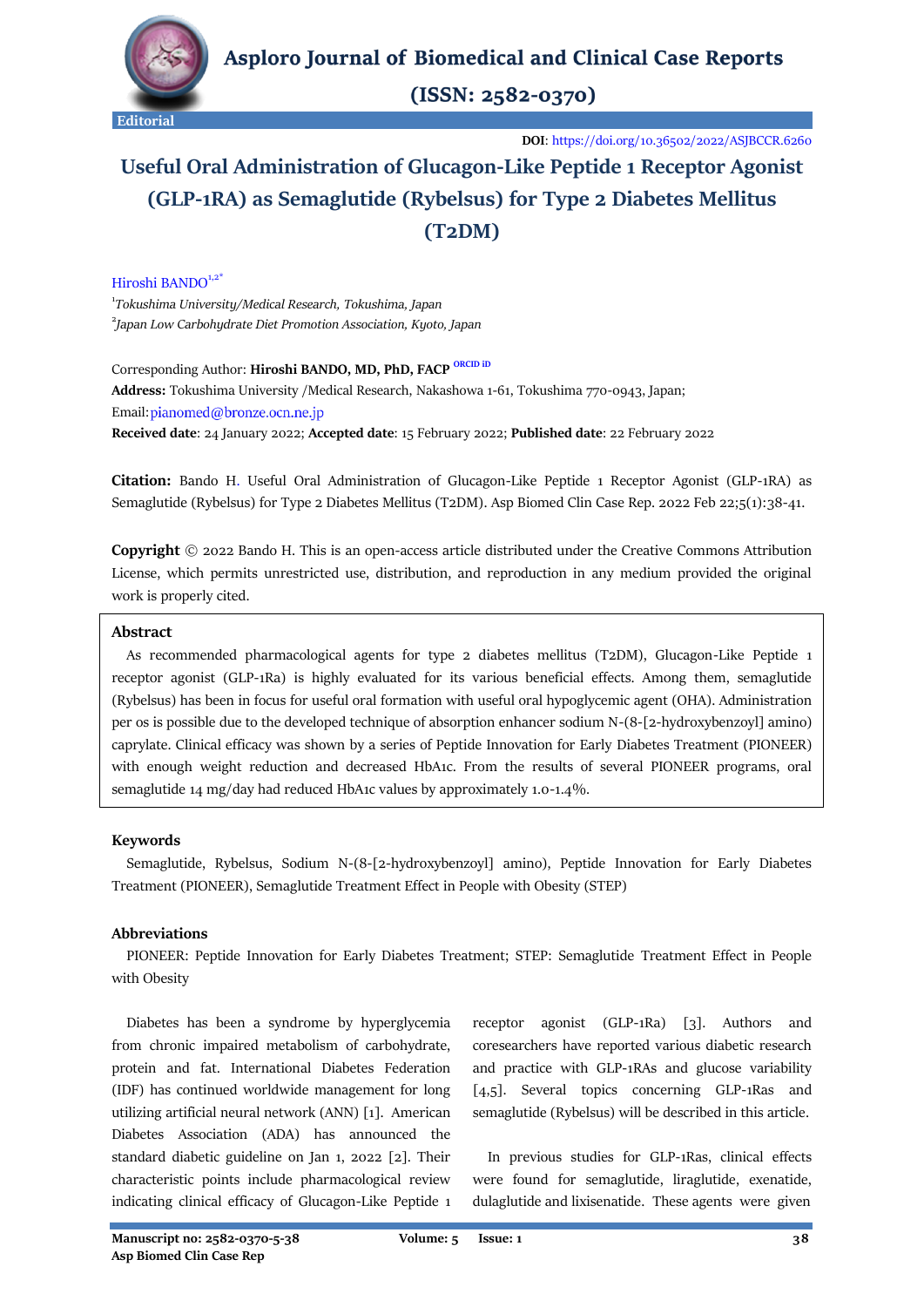**Citation: Bando H. Useful Oral Administration of Glucagon-Like Peptide 1 Receptor Agonist (GLP-1RA) as Semaglutide (Rybelsus) for Type 2 Diabetes Mellitus (T2DM). Asp Biomed Clin Case Rep. 2022 Feb 22;5(1):38-41.**

#### **Editorial**

through subcutaneous injection one daily or once weekly. GLP-1Ras have shown clinical efficacy for type 2 diabetes mellitus (T2DM) [6]. They include improving blood glucose profile and controlling body weight. Recently, semaglutide has a beneficial topic for administering the agent orally. Further, it has several clinical studies continuing for long [7]. They are i) Semaglutide Unabated Sustainability in Treatment of Type 2 Diabetes (SUSTAIN), ii) Peptide Innovation for Early Diabetes Treatment (PIONEER) and iii) Semaglutide Treatment Effect in People with Obesity (STEP) programs. Among them, semaglutide amount and route are i) 1.0mg subcutaneous once-weekly, ii) oral administration of novel GLP-1 homolog (3mg, 7mg, 14mg) and iii) 2.4mg subcutaneous once-weekly, respectively. From mentioned above, semaglutide showed clinically effects for weight loss and better glucose variability in comparison with other agents for T2DM.

 Regarding medications for obesity, US FDA approved several agents so far, which are semaglutide 2.4mg, liraglutide 3mg, orlistat, naltrexone/bupropion extended release (ER) and phentermine/topiramate ER [8]. These agents contribute to improve the adherence to recommended diet as their principles, by modulating satiety and appetite. The treatment of semaglutide 2.4mg once-weekly has shown clinical efficacy for patients with obesity or overweight, but it has gastrointestinal adverse events (GIAEs). GIAEs data from the Semaglutide Treatment Effect in People with Obesity (STEP) 1-3 trials and their influence to weight loss (WL) were analyzed [9]. As a result, GIAEs were rather common with semaglutide vs placebo, as nausea 43.9% vs 16.1%, diarrhea 29.7% vs 15.9%, and constipation 24.2% vs 11.1%, in which most GIAEs were non-serious. During STEP 1-3, mean WL for semaglutide group was similar in cases without GIAEs vs with GIAEs, as 9.6-17.1% vs 11.4-17.7%, respectively. Thus, semaglutide-induced WL seems to be mostly independent of GIAEs.

 From basic aspect of semaglutide, research advances were observed regarding the route of administration. For pharmacological point of view, majority of peptides are delivered are injected, while a few matters are delivered orally. The reason would be that

significant barriers are present for the absorption results, associated with variable oral bioavailability [10]. Among various researches for drug delivery system (DDS), there were lack of equivalence for gastrointestinal tract and mucosa between animal and human [11]. Successively, progress of DDS research enabled oral peptide formulation that is available for market [12]. The reason why semaglutide can be provided per OS is the developed research technique of the absorption enhancer sodium N-(8-[2 hydroxybenzoyl] amino) caprylate. It can help semaglutide to be absorbed in the gastric mucosa.

 For actual effect of semaglutide, once-daily oral intake and once-week injection were compared [13]. Across several PIONEER programs, oral semaglutide 14 mg had reduced HbA1c by 1.0-1.4%, which was significantly more than empagliflozin or sistagliptin, with similar extent by liraglutide. Both administrations did not increase hypoglycemia and both improved various items of Health-related Quality of Life (HRQOL). Consequently, semaglutide offers benefits in both routes, and can adapt individual situation suitable for needs and preferences. In PIONEER 4 study, phase 3a trials were executed for the comparison with oral semaglutide, subcutaneous liraglutide and placebo [6]. The subjects were 711 T2DM cases from 12 countries with HbA1c 7.0-9.5%. Cases were randomly assigned to 3 groups, which are semaglutide, liraglutide and placebo as 285, 284 and 142 based on certain ratio of the protocol as 2:2:1. The results of these groups showed that HbA1c change was -1.2%, -1.1%, -0.2%, respectively, without significant difference in former two groups. Further, weight reduction was found for 4.4kg vs 3.1kg in semaglutide group vs liraglutide group associated with significant difference.

 Successively, clinical effect and safety of semaglutide was studied for PIONEER 9 and 10 trials [14]. The comparison was conducted among oral semaglutide (3, 7, 14mg daily), subcutaneous liraglutide (0.9mg oncedaily) and subcutaneous dulaglutide (0.75 mg, onceweekly). The trials were continued for 1 year and among them, 701 cases were included (n=243 in PIONEER 9 and n=458 in PIONEER 10). They showed similar results among three groups and between aged ≥65 versus <65 years. However, adverse events tended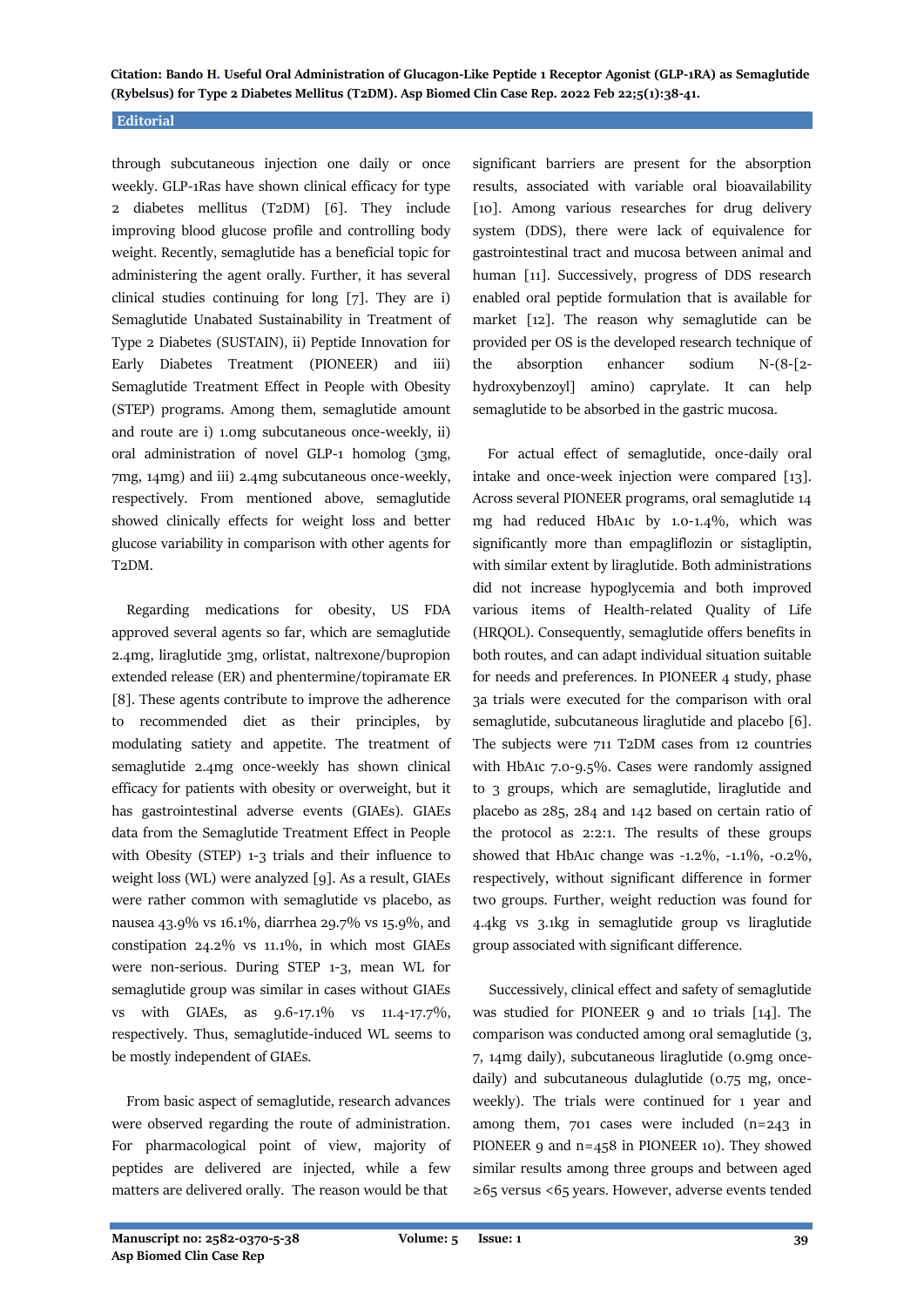**Citation: Bando H. Useful Oral Administration of Glucagon-Like Peptide 1 Receptor Agonist (GLP-1RA) as Semaglutide (Rybelsus) for Type 2 Diabetes Mellitus (T2DM). Asp Biomed Clin Case Rep. 2022 Feb 22;5(1):38-41.**

#### **Editorial**

to occur more in aged  $\geq 65$  years group.

 From these data, semaglutide has been rather highly evaluated for its several beneficial aspects as one of GLP-1Ras. For the route of the administration method, it is available for subcutaneous injection and also for oral form. It has medical application for T2DM and obesity for expecting significant weight reduction. In addition, semaglutide can be given safely to elder cases with hepatic and renal dysfunction, without decreasing the amount of the dosis [15]. It can be tolerated enough for no hypoglycemia risk by monotherapy, but it shows some gastrointestinal adverse effects. Thus, semaglutide seems to be prescribed more for its clinical usefulness. Furthermore, GLP-Ras have been known to show several beneficial effects for atherosclerotic cardiovascular disease (ASCVD) and chronic kidney disease (CKD) [16]. These positive effects are not related to improving glucose control. Moreover, GLP-1Ras may improve the influence of risk factors including blood pressure, blood glucose and excessive weight. In the case of CKD or diabetic kidney disease (DKD) with decreased renal function, dose reduction of GLP-Ras has been not required.

 For recent report, cost-effectiveness was compared for oral semaglutide+metformin vs empagliflozin+metformin. The subjects were uncontrolled T2DM patients with metformin alone [17]. As a result, price/day was 25.53 vs 11.40 by Danish Krone (DKK), respectively. By calculation on quality-adjusted life-years (QALYs), the comparisons were 99 vs 86 thousand DKK in 5 years, and 447 vs 387 thousand DKK for lifetime.

### **Conflict of Interest**

 The author has read and approved the final version of the manuscript. The author has no conflicts of interest to declare.

# **References**

[1] Saini P, Ahuja R. A Review for Predicting the Diabetes Mellitus Using Different Techniques and Methods. InProceedings of International Conference on Data Science and Applications 2022 (pp. 425-440). Springer, Singapore.

[2] American Diabetes Association Professional

Practice Committee, Draznin B, Aroda VR, Bakris G, Benson G, Brown FM, Freeman R, Green J, Huang E, Isaacs D, Kahan S, Leon J, Lyons SK, Peters AL, Prahalad P, Reusch JEB, Young-Hyman D, Das S, Kosiborod M. 9. Pharmacologic Approaches to Glycemic Treatment: Standards of Medical Care in Diabetes-2022. Diabetes Care. 2022 Jan;45(Supplement\_1):S125-43. [**PMID**: [34964831\]](https://europepmc.org/article/med/34964831)

[3] Villela R, Correa R. Semaglutide 2.4 mg: the latest GLP-1RA approved for obesity. J Investig Med. 2022 Jan;70(1):3-4. [**PMID**: [34949728\]](https://pubmed.ncbi.nlm.nih.gov/34949728/)

[4] Iwatsuki N, Bando H, Okada M. Pharmacological Characteristic of Imeglimin (Twymeeg) For Dual Mechanism to Insulin Secretion and Resistance. SunText Rev Pharm Sci 2022;3(1): 113.

[5] Bando H, Iwatsuki N, Ogawa T and Sakamoto K. Investigation for Daily Profile of Blood Glucose by the Administration of Canagliflozin and Xultophy (Ideglira). Int J Endocrinol Diabetes 2022;5(1):129.

[6] Pratley R, Amod A, Hoff ST, Kadowaki T, Lingvay I, Nauck M, Pedersen KB, Saugstrup T, Meier JJ; PIONEER 4 investigators. Oral semaglutide versus subcutaneous liraglutide and placebo in type 2 diabetes (PIONEER 4): a randomised, double-blind, phase 3a trial. Lancet. 2019 Jul 6;394(10192):39-50. Erratum in: Lancet. 2019 Jul 6;394(10192):e1. [**PMID**: [31186120\]](https://pubmed.ncbi.nlm.nih.gov/31186120/)

[7] Singh G, Krauthamer M, Bjalme-Evans M. Wegovy (semaglutide): a new weight loss drug for chronic weight management. J Investig Med. 2022 Jan;70(1):5-13. [**PMID**: [34706925\]](https://pubmed.ncbi.nlm.nih.gov/34706925/)

[8] American Diabetes Association Professional Practice Committee; American Diabetes Association Professional Practice Committee:, Draznin B, Aroda VR, Bakris G, Benson G, Brown FM, Freeman R, Green J, Huang E, Isaacs D, Kahan S, Leon J, Lyons SK, Peters AL, Prahalad P, Reusch JEB, Young-Hyman D, Das S, Kosiborod M. 8. Obesity and Weight Management for the Prevention and Treatment of Type 2 Diabetes: Standards of Medical Care in Diabetes-2022. Diabetes Care. 2022 Jan 1;45(Supplement\_1):S113-24. [**PMID**: [34964843\]](https://pubmed.ncbi.nlm.nih.gov/34964843/)

[9] Wharton S, Calanna S, Davies M, Dicker D, Goldman B, Lingvay I, Mosenzon O, Rubino DM, Thomsen M, Wadden TA, Pedersen SD. Gastrointestinal tolerability of once-weekly semaglutide 2.4 mg in adults with overweight or obesity, and the relationship between gastrointestinal